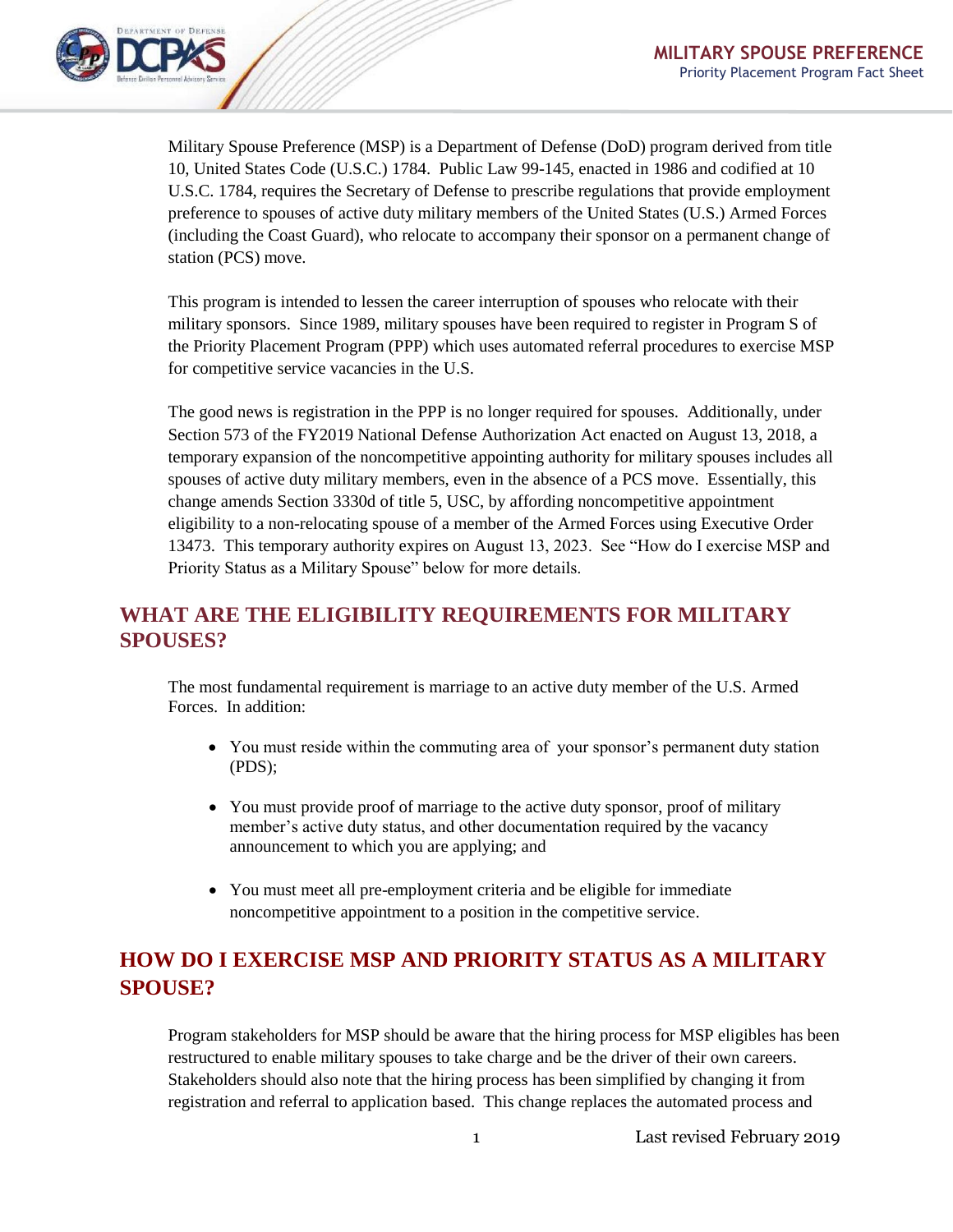

eliminates the mandatory requirement to register in the PPP. It allows military spouses to independently exercise their preference for a greater variety of positions without contacting a Human Resources Office (HRO) or waiting to be notified about Job Opportunity Announcements (JOAs).

To receive MSP and exercise priority status through the application process, you must:

- Create a login.gov account to sign in to USAJOBS (first time users). Login.gov is a service that offers secure and private online access to government programs, such as Federal benefits, services, and applications.
- Use the same email address for login.gov and USAJOBS.
- Create a new password.
- Have a working phone number (mobile or landline); login.gov will send a unique security code each time you sign into your account.
- Create a USAJOBS profile using the same email address for login.gov.
- Create a new password for USAJOBS (first time users).
- Build or post a resume to the USAJOBS profile and upload essential documents, including a copy of your sponsor's PCS orders and the Military Spouse PPP Self-Certification Checklist which must be included with each job application.
- Apply to the JOA for which interested and available.
- MSP and priority status for permanent positions may be used only once for each PCS move and it only applies to positions in the commuting area of your sponsor's PDS. MSP and priority placement eligibility terminates if you:
	- o Accept or decline permanent Federal<sup>i</sup> employment in the commuting area of your sponsor's PDS;
	- o Lose your spousal status due to divorce, death of your sponsor, or your sponsor's retirement or separation from active duty; or
	- o No longer meet the requirements for noncompetitive appointment eligibility.

# **DOES MSP AND PRIORITY PLACEMENT APPLY TO ALL DOD JOB VACANCIES?**

No. MSP and priority placement do not apply to positions covered by a mandatory mobility agreement; positions in the Defense Civilian Intelligence Personnel System (DCIPS) and those in organizations that have as a primary function intelligence, counterintelligence, or national security; and positions filled through noncompetitive procedures.